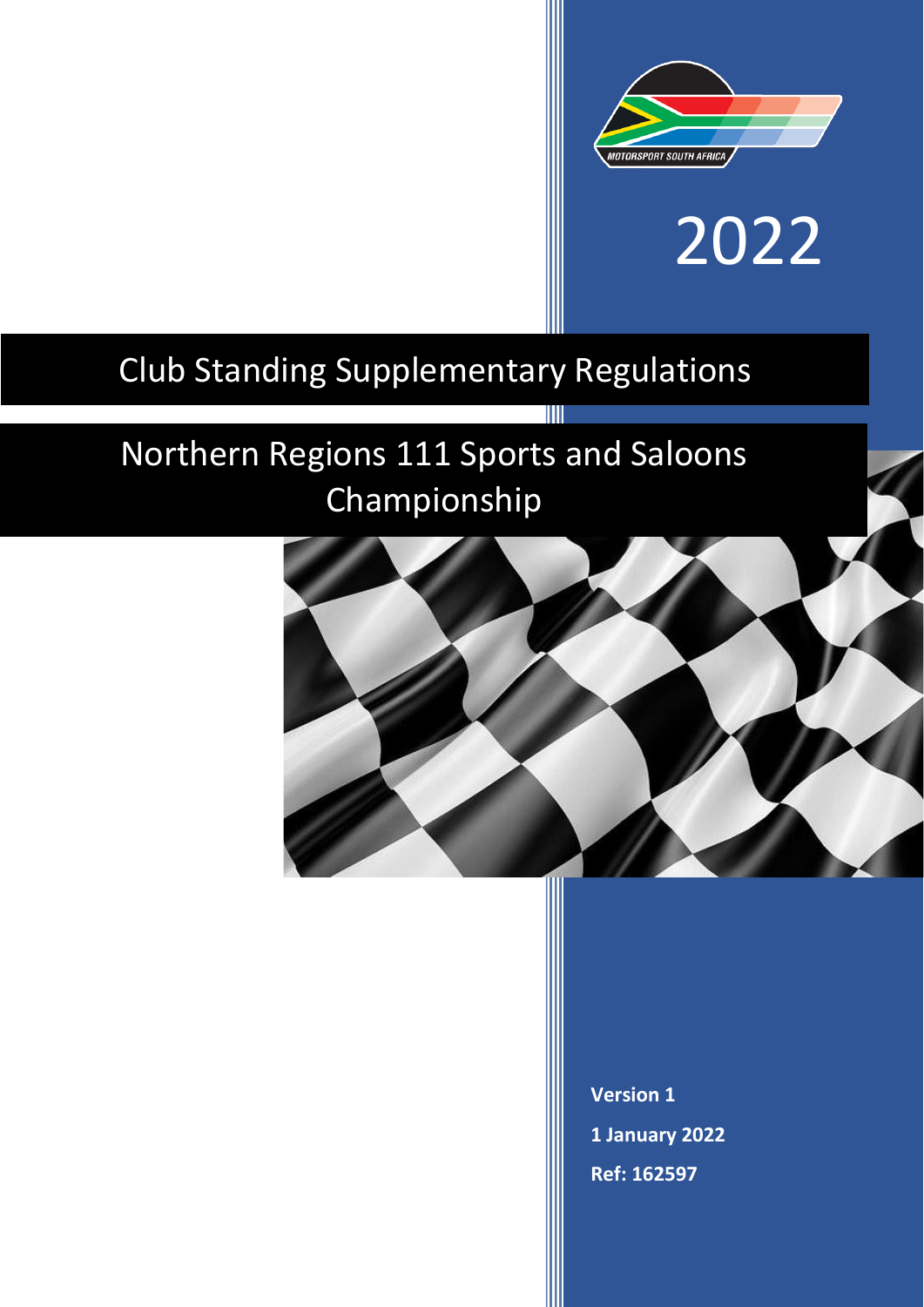# **REVIEW AND AMENDMENTS**

Motorsport South Africa (MSA) will periodically review these rules and will present the revised version to all members for agreement to publish the updated version.

Amendments and updates to the rules will be recorded in the Amendment Record, detailing the updated version, date of approval of the amendment and a short summary of the amendment.

#### **AMENDMENT RECORD**

| Modified SSR / Art | <b>Date Applicable</b> | <b>Date of Publication</b> | <b>Clarifications</b> |
|--------------------|------------------------|----------------------------|-----------------------|
|                    |                        |                            |                       |
|                    |                        |                            |                       |

# Contents

| 2. |  |
|----|--|
| 3. |  |
| 4. |  |
| 5. |  |
| 6. |  |
|    |  |
| 8. |  |
| 9. |  |
|    |  |
|    |  |
|    |  |
|    |  |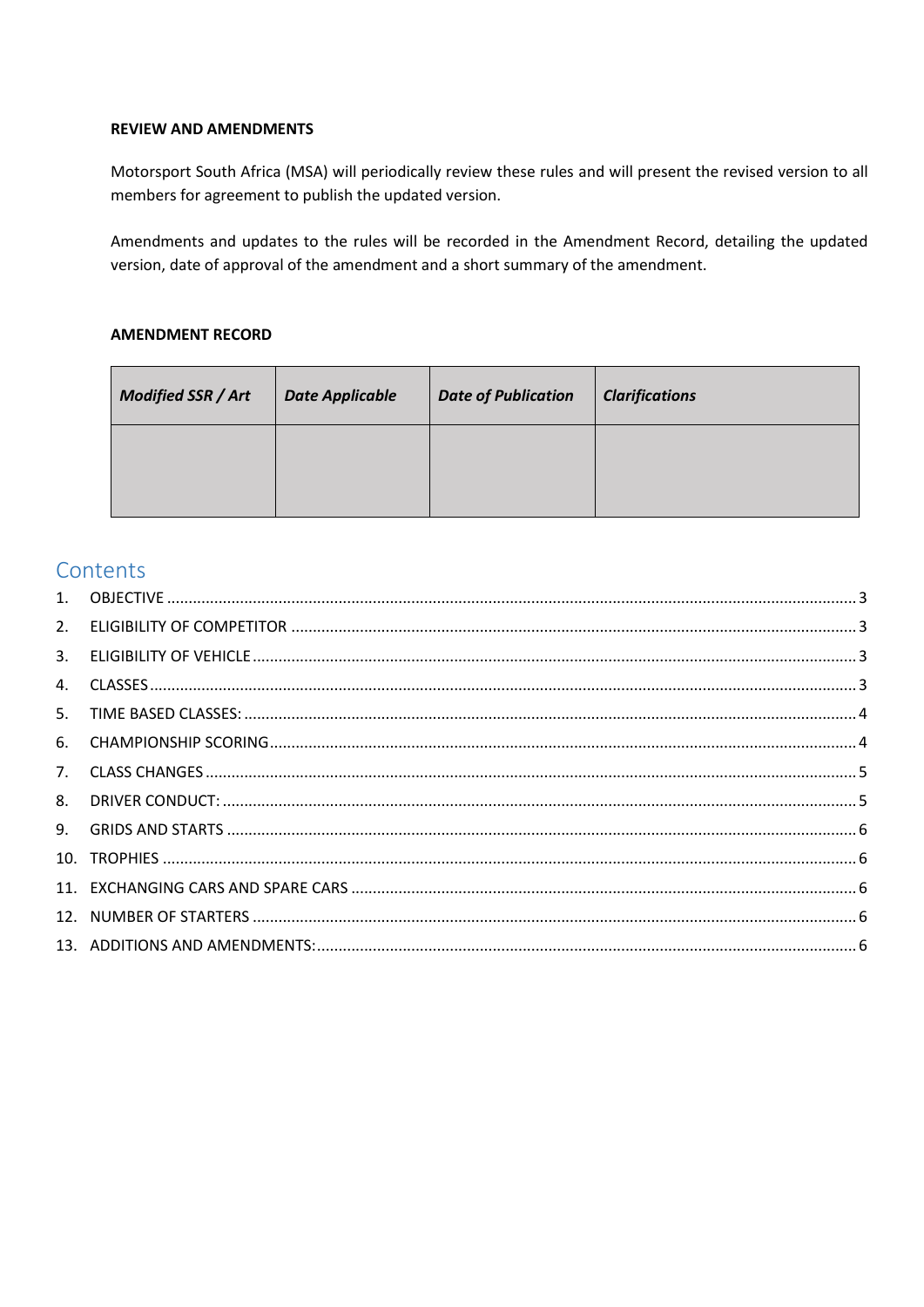#### **INTRODUCTION:**

111 Sports and Saloons (111SnS) is a category of circuit car racing conceived and promoted by Zwartkops. The aim is to provide fun competitive racing that is appealing for the spectators at the Extreme Festivals.

# <span id="page-2-0"></span>**1. OBJECTIVE**

- a. To provide racing that is rewarding for the competitor and sponsors, and exciting for the spectator.
- b. To showcase modern cars and recognisable brands.
- c. To declare annual winners per class and an overall champion.

#### <span id="page-2-1"></span>**2. ELIGIBILITY OF COMPETITOR**

- a. 111SnS is an invitation series where the 111SnS committee (the Committee) reserves the right to accept or decline any membership/entry.
- b. All Competitors must hold a minimum of a current club circuit racing MSA license
- c. Everyone who takes part in the series must be a paid-up member of the club.
- d. Any driver/car combination that has posted a time quicker than a 1.10:000 at Zwartkops, or 2 seconds quicker than the breakout time at any other circuit, in any series, is not eligible to take part in 111 SnS

# <span id="page-2-2"></span>**3. ELIGIBILITY OF VEHICLE**

111SnS is an invitation series where the Committee reserves the right to accept or decline any entry. Vehicles will be considered based on the following criteria:

- a. The vehicle must be based on a production model (no spaceframe or racing specials);
- b. No Rotary engines allowed.
- c. All vehicles must meet MSA circuit racing safety requirements. (I.e. roll cage, fire extinguisher, etc.).
- d. The vehicle must be presentable and conform to the aesthetical standards strived for by Extreme Festival.
- e. No in-car lap timing equipment (of any sort) is allowed during Any official session, qualifying or any race. The onus is on the driver of any car, equipped with a timing device, to satisfy the committee/scrutineers with compliance to this rule; this includes no electronic pit to car communication. **Transgression of this rule will result in exclusion from the championship, and all points will be forfeited**.
- f. ALL vehicles will display the series sponsors decals on their vehicles in the correct position –for those who take part in more than one series, you will still need to carry the series sponsor decals, the front windscreen decal will need to be on the windscreen (top or bottom) or on the roof directly above the top windscreen decal already on your vehicle. The door backings will need to have at the very least the Sponsor decal above the number on your car.

# <span id="page-2-3"></span>**4. CLASSES**

- a. The Committee will allocate a competitor to a class.
- b. The Committee shall have the right to change a competitor's class in its sole discretion, at any time.
- c. Class allocation will be done according to the timing guidelines set out below.
- d. Class is specific to a competitor, not a vehicle or competitor/vehicle combination.
- e. The class in which a competitor competes is carried forward for one year if a competitor raced in a specific class in 2021, he/she will be allocated the same class for 2022. However, if he/she raced in a specific class in 2020, and not raced in 2021, he/she will race as class X for his/her first race in 2022.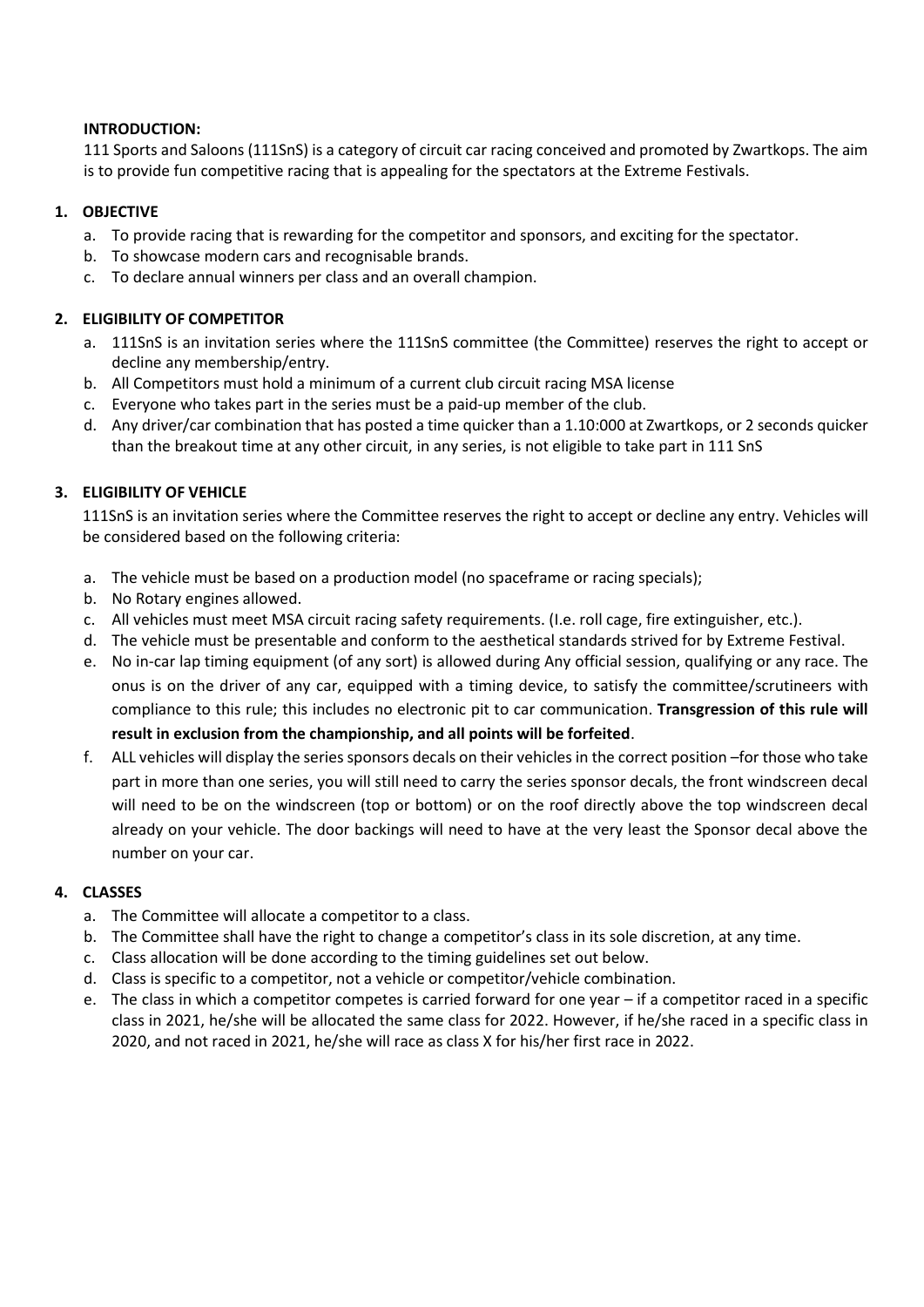#### <span id="page-3-0"></span>**5. TIME BASED CLASSES:**

| <b>CIRCUIT</b>       | <b>CLASS A</b> | <b>CLASS B</b> | <b>CLASS C</b> | <b>CLASS D</b> | <b>CLASS E</b> |
|----------------------|----------------|----------------|----------------|----------------|----------------|
| Zwartkops            | 1.11           | 1.13           | 1.15           | 1.17           | 1.20           |
| Phakisa              | 1.53           | 1.56           | 1.59           | 2.02           | 2.06           |
| Midvaal              | 1.14:5         | 1.16:5         | 1.18:5         | 1.20:5         | 1.23:5         |
| RSR (Clockwise)      | 2.11           | 2.14           | 2.17           | 2.20           | 2.23           |
| RSR (Anti Clockwise) | 2.13           | 2.16           | 2.19           | 2.22           | 2.27           |
| Dezzi                | 1.33           | 1.35.5         | 1.38           | 1.40:5         | 1.44           |
| East London          | 1.33           | 1.35:5         | 1.38           | 1.40:5         | 1.44           |
| Aldo Scribante       | 1.09:5         | 1.11:5         | 1.13:5         | 1.15:5         | 1.18:5         |

There are six classes with the following minimum times:

At any new circuit (or first time visit for the series) and where the times need adjusting, class times will be posted on the official notice board.

#### **Class X: First time competitors**

A new competitor, or competitor/car combination will be allocated to class X for the first event. Thereafter the competitor will be allocated to a class based on the lap times recorded at his/her first event.

#### **Breakout**

- Once allocated to a class the competitor remains in that class unless he/she breaks out or applies to the committee to change class.
- A class change to a higher class will be immediate upon breaking the lap time for classes B-D. For example: if you are in class C and you record a time in qualifying, race1 or race 2 faster than 1m15.0s (at Zwartkops) you will automatically move up a class to class B and will be scored as such for the event.
- A Competitor may, after the race meeting, apply to the committee in writing, supported by good reason, to change from a higher class back to a lower class for the following event (i.e. from Class B to Class C). Moving back down a class may only be granted once per championship and only if the competitor only broke out on one lap by less than 0.5sec. The same immediate breakout rule (above) will thereafter still apply.
- **Class A**: If a competitor records a lap time faster than the lap time specified in point 5 above in qualifying by more than 0.5sec a 5 place penalty will be imposed for the grid for race 1. If a competitor breaks out in a race, by more than 0.001s, he/she will receive a time penalty of 1sec per racing minute which will be added to the total race time. If a competitor records a lap time faster than the lap time specified in point 5 by more than 1.0sec in either race or in qualifying the competitor will be disqualified from that session.

# <span id="page-3-1"></span>**6. CHAMPIONSHIP SCORING**

- a. Points will be scored for each race separately and for each class separately. The points awarded will vary according to the number of competitors per class, as follows:
	- o 4 competitors or more in class: 10 8 6 5 4 3 2 1
	- o 3 competitors or less in class: 8 6 5
	- o 2 competitors or less in class: 6 5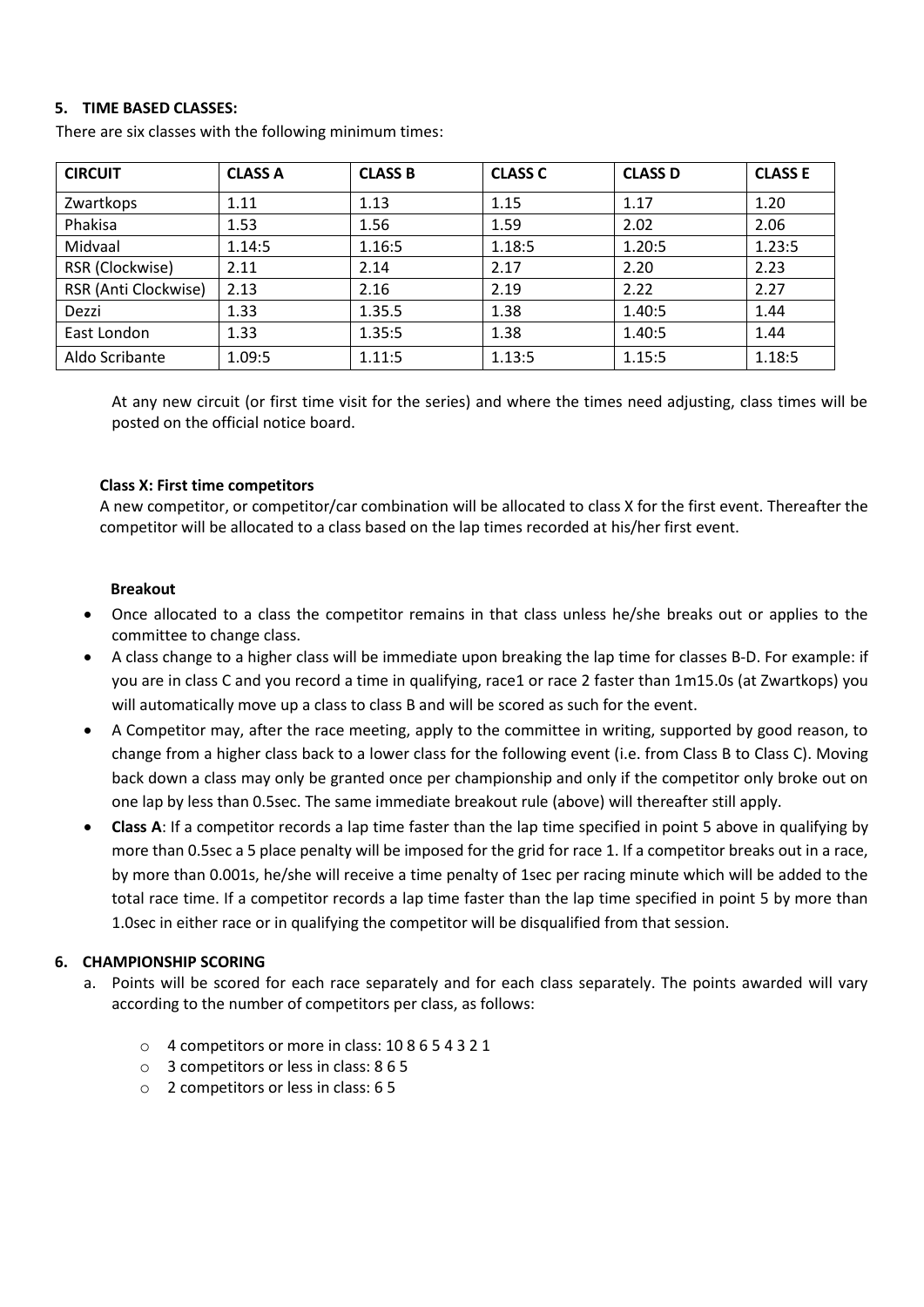Full points will be awarded for Coastal and Phakisa events regardless of entries (e.g. Dezzi, PE, East London, Cape Town)

- b. All other competitors classified as finishers in the results published by the organisers of the meeting get 1 point.
- c. All competitors at an event will score additional points for partaking in an event as follows: a competitors  $1<sup>st</sup>$ event= +1 additional point;  $2^{nd}$  event = +2 additional points;  $3^{rd}$  event = +3 additional points; up to a maximum of 4 additional points per event.
- d. To qualify to score points you have to complete a lap in any official timed session of the race meeting (practice, warm up, qualifying or a lap in either race).

# <span id="page-4-0"></span>**7. CLASS CHANGES**

- a. If a competitor changes class then based on the below table he/she will carry the specified percentage of points to the higher class.
	- Event Points percentage carried
	- At or before 3<sup>rd</sup> Event 100%
	- 4th Event 90%
	- 5th Event 75%
	- 6th Event 65%
	- 7th Event or later 0%, (still count in the previous class, new points scored count in new class).
- b. Example: A competitor usually competes in class C but exceeds the minimum lap time at the fifth event which puts them into class B. This competitor will carry 90% of his/her points into class B.
- c. All races score points and count towards the overall championship.
- d. Annual long distance event (e.g. Phakisa 200km),
- e. One set of points will be applied for the finishing order and the other for the Index of performance results.
- f. Where a car is shared with co-driver/s the car is considered as one entry, all co-driver/s will finish in the same position and score the same points unless;
- g. Where a co-driver/s is in a lower class but competes in higher class car the co-driver/s will not score the same points but instead be classified at the back of their respective class.
- h. Where a car finishes the race by taking the flag but the co-driver/s have not completed a single lap in the race they will not score points.
- i. Where a car does not finish the race by taking the flag due to breakdown or the race is shortened for whatever reason all co-driver/s will score points even if a driver change was not done.
- j. 66% of the race will need to be completed to be classified as a finisher, only cars that take the chequered flag qualify as a finisher for the Index of performance results.

# <span id="page-4-1"></span>**8. DRIVER CONDUCT:**

Guidelines for CoC and Officials of the meeting:

- a. Any competitor who disadvantages another competitor by bumping said competitors vehicle, even unintentionally, which results in the loss of a place(s) during a race will, at the discretion of the Clerk of the course, generally be penalised so as to finish behind the competitor that was disadvantaged.
- b. More severe penalties will be applied in the case of repeat offenders.
- c. The vehicle ahead of any other vehicle in any "train" of two or more vehicles on the circuit may only change direction once in a straight line from one exit of one corner up to and including the entrance to the next corner unless involved in a genuine overtaking maneuver.

# **d. DRIVER CONDUCT**

 The clear objective is that all racing will take place on the paved circuit. Contact of any nature, including so called rubbing, is highly undesirable during racing in the series. The aim is to ensure fast, competitive motorsport, where drivers use their skills to win races and championships on the track. The situations dealt